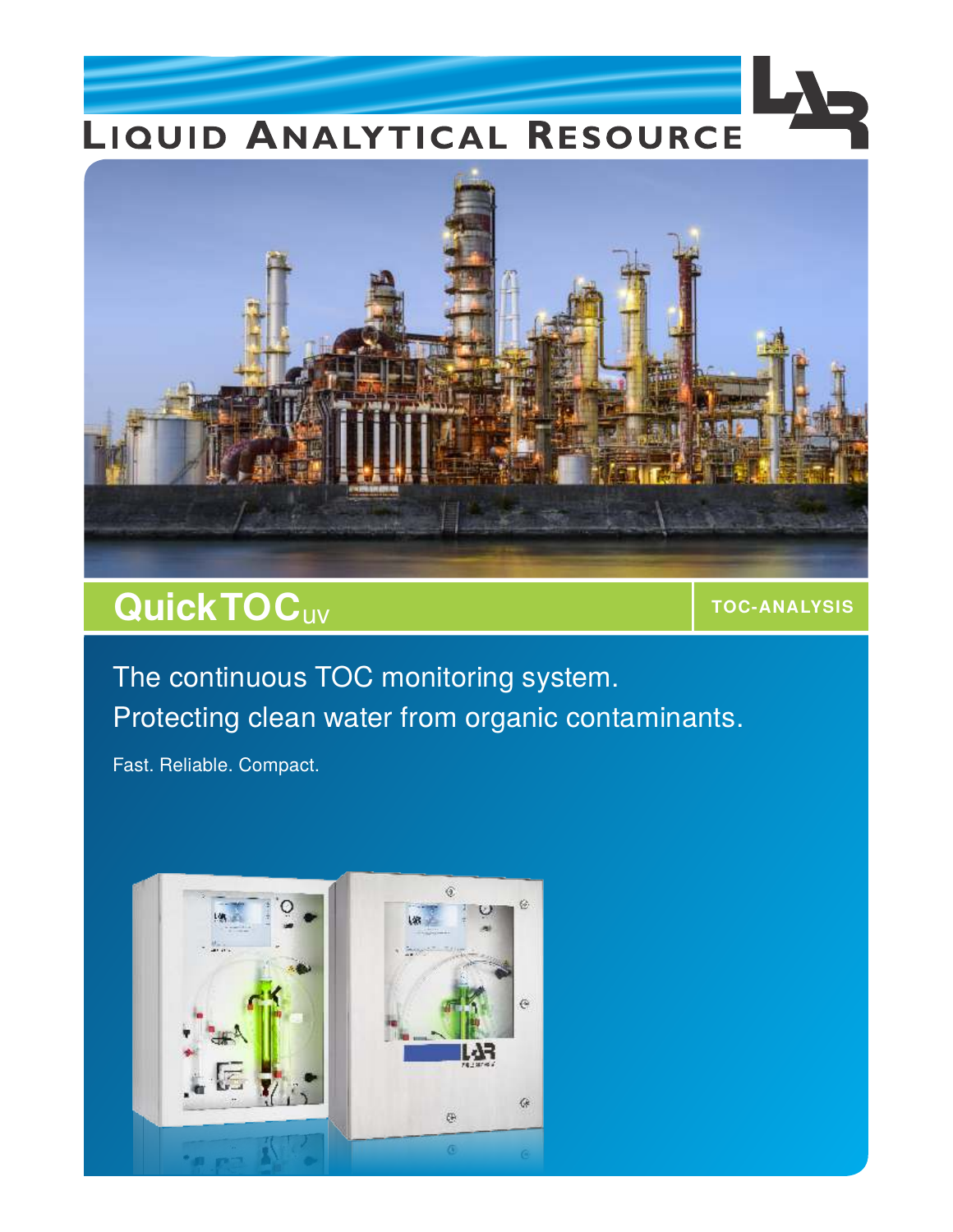**QuickTOC**uv

# **A MEASURING SYSTEM FOR CLEAN AND PURE WATER.**

Organic contaminants can be rapidly and economically analyzed with the right measuring system, even in pure water such as condensate return or boiler feed water.



The QuickTOCuv is suitable for the determination of TOC in ultra-pure water (i.e. condensate, condensate return, boiler feed water) - especially in the petrochemical and chemical industries, as well as in refineries. Surface water and drinking water can also be monitored reliably.

 $C$  ontinuous, cost-effective **monitoring helps to protect pure and u l t r a p u r e w a t e r a g a i n s t contamination from leaks and spills, ensuring safe plant operation.**

#### **Ultrapure water.**

**High demand, high potential savings.** Industry uses ultrapure water in boilerfeed, cooling water, condensate return, make-up water and more.

Petroleum and chemical refineries in particular require large quantities of expensive purified water. Recycling process water and its thermal energy provides savings, but only if the water complies with purity requirements.

Organic impurities cause deposits in pipes, corrosion in boilers, damage to heat exchangers or even failure of an entire plant. Continuous process monitoring safeguards plant operation.

#### **How TOC is measured.**

In most cases, it's impossible to determine each organic compound that can occur in water. However, since all living organisms contain carbon the total organic load can be summarized by oxidizing a sample, converting organics to  $CO<sub>2</sub>$  then quantifying the organics as Total Organic Carbon (TOC).

**QuickTOCuv convinces with its ease of use, low investment costs and high operational safety.**

**\_\_**

In this procedure, TOC is oxidized using UV light and a digestion reagent (sodium persulphate). The generated  $CO<sub>2</sub>$  is then measured by a nondispersive infra-red (NDIR) detector. **Photochemical oxidation using UV light.**

#### **A method for drinking & surface water.**

The procedure is recommended, in particular, for particle-free process water and for monitoring drinking and surface water, as not all particles can be fully oxidized by photochemical oxidation.

#### **Advantages of Rapid TC.**

In the boiler, inorganic carbon can produce carbonic acid and other compounds that damage equipment. Continuous monitoring of total carbon (TC) and volatile organic compounds (VOCs) helps to safeguard operations.

#### **QuickTOCuv. User-friendly.**

LAR's QuickTOCuv can be run in TOC or TC mode and optiontionally monitors two parallel sample streams. The clear, compact measuring system complies with common safety standards and is designed for lowmaintenance and ease of use. The large glass door provides visual confirmation of operation.

The QuickTOCuv is fast and easy to use thanks to its large display. Measurements can be displayed in addition to the current value and the status of the device. Auto-calibration and automatic system checks minimize service and assure safety, reliability and precision.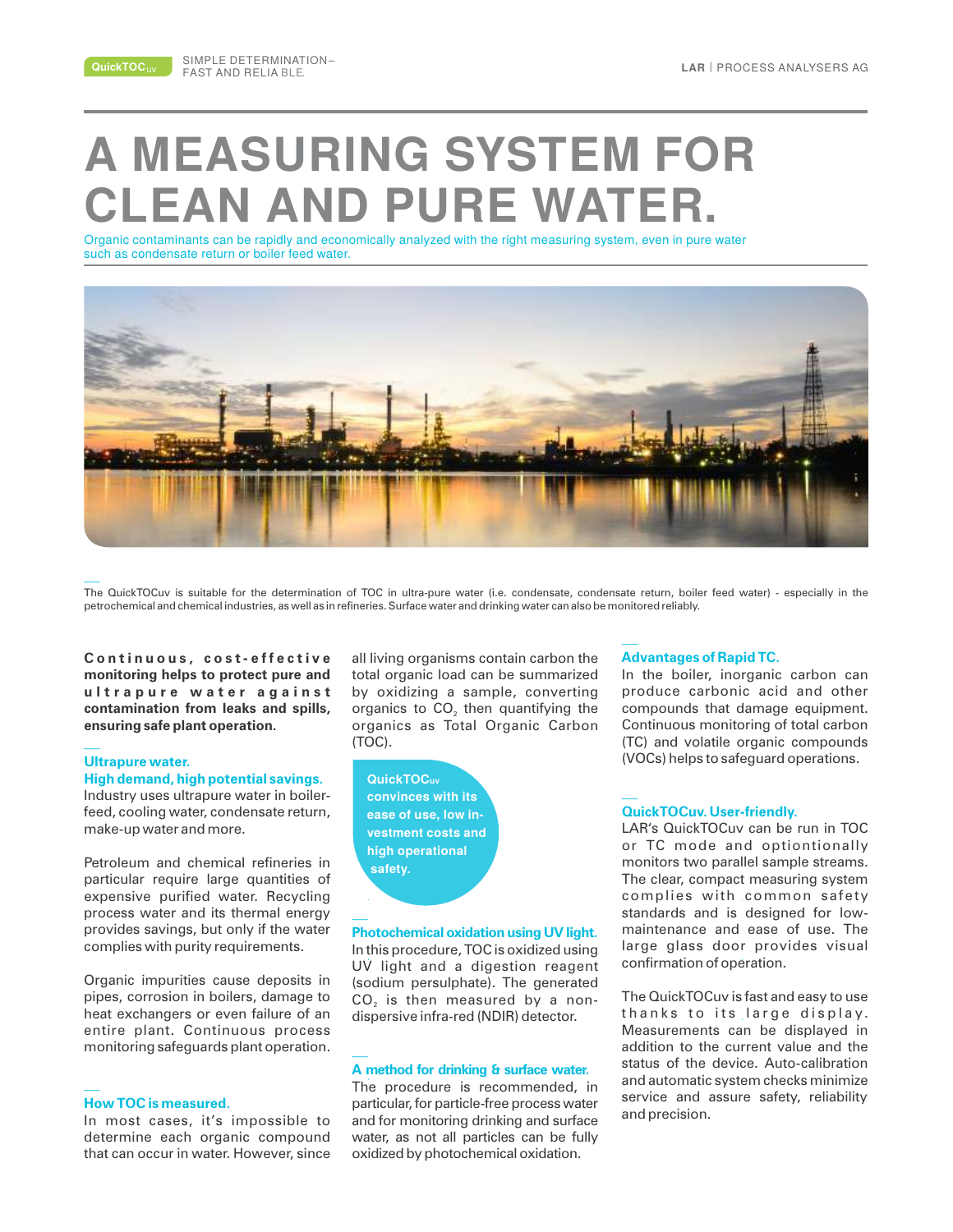#### **Composition of the parameters.**



#### **AT A GLANCE**

• Continuous monitoring assures the quality of pure or ultrapure water.

- Organic contaminants in drinking and surface water are easily detected through continuously online monitored.
- 
- TOC indicates the organic load in the sample.
- 
- Continuous TOC monitoring helps to protect Process equipment.
- The QuickTOCuv has been designed to be particularly lowmaintanance- and user-friendly.

### **THE ANALYZER.** Shedding light on organic contamination.

#### **Continuous TOC measurement.**

- UV Persulphate Method
- Online TC and TOC
- DIN EN 1484:1997 and US-EPA 415.2

#### **Wear & tear resistant reactor.**

- Protects operators from UV rays
- Internal quartz glass tube protects the UV lamp from contact with sample
- Over two years of safe operation

#### **Simple, fast operation & maintanance.**

- Minimum chemical requirements
- Minimum service tasks
- Uptime of over 98%

#### **Reliable technology.**

- Optional second stream
- Optional carrier gas preparation
- Wet chemistry separated from electronics.

#### **Software and operation**

- Automaticly re-zeros NDIR detector
- Touch-screen interface
- 24-hour curves or tables
- Stores results and calibration data

#### **Custom housing options.**

- Internationally certified
- Ex-proof compliant for zones 1 and 2
- Pressurized encapsulation available



**The UV persulphate method.**

exposed to a strong UV light, resulting in hydroxyl radicals that convert any organic carbon present into CO<sub>2</sub> which is measured and quantified using an NDIR detector.

The oxidant sodium persulphate  $(Na_2S_2O_8)$  is added to the sample then

**THE PRINCIPLE.** Getting the most from the UV persulphate method

#### **TOC direct or TC method.**

The TOC-direct method strips inorganic compounds (IC) before oxidation, so that only organic compounds are digested within the uvreactor.

Alternatively, the TC method dispenses with the initial stripping, and measures the entire carbon content, including TIC and possible VOC/ POC.

#### **The procedure. Three steps.**

First, a pH 2 acid sparge removes any inorganic carbon as CO2. The sample now contains only NPOC.

The sample is continuously fed into the UV reactor with sodium persulphate digestion reagent and carrier gas. UV exposure produces hydroxyl radicals that convert the organic carbon to  $CO<sub>2</sub>$ .

The carrier gas is dried and fed into the NDIR detector where the CO<sub>2</sub> is quantified.

| <b>HYDROXYL RADICALS</b>                                                                                                      |
|-------------------------------------------------------------------------------------------------------------------------------|
| $\text{S}_2\text{O}_8^2 \rightarrow 2 \text{SO}_4^2$                                                                          |
| $SO_4^-$ + H <sub>2</sub> O $\rightarrow$ H <sup>+</sup> + SO <sub>2</sub> 2 <sup>-</sup> + $^{\circ}$ OH                     |
| $SO_4^{-1}$ + RCO, $\rightarrow$ SO <sub>4</sub> <sup>2</sup> RCO <sub>2</sub> $\rightarrow$ R <sup>2</sup> + CO <sub>2</sub> |

*Free radicals (\*) are produced in UV light.*

*The sulphate anion radical produces hydroxyl radicals (\*OH) with water.*

*These react with organic compounds forming carbon dioxide and water.*